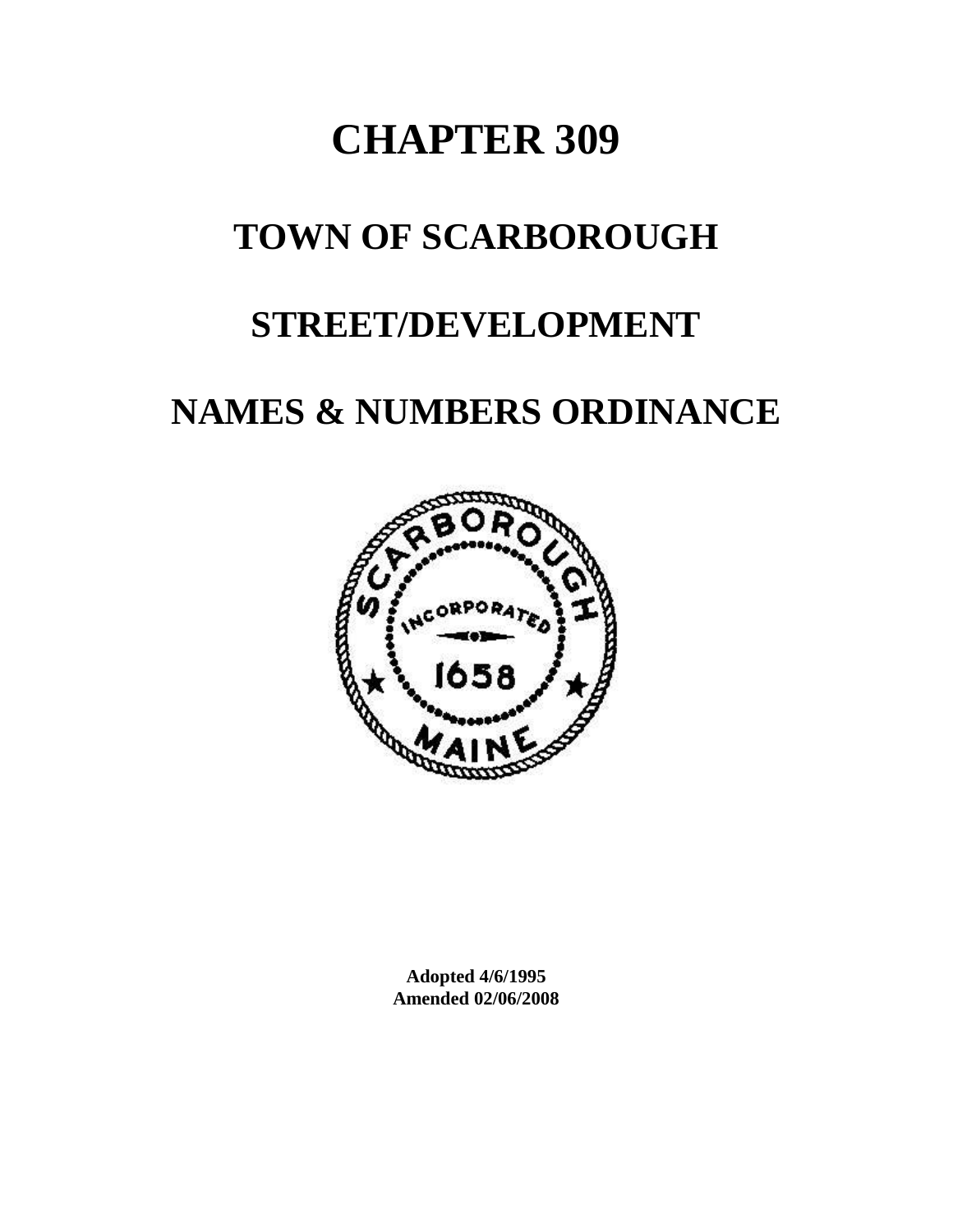# **TABLE OF CONTENTS**

| $\mathbf{I}$ .  |                                                                            |  |
|-----------------|----------------------------------------------------------------------------|--|
| $\mathbf{II}$ . |                                                                            |  |
| III.            |                                                                            |  |
| IV.             |                                                                            |  |
| $V_{\cdot}$     | Designation of New Street Names and New Development Names. (02/06/2008)  2 |  |
| VI.             |                                                                            |  |
| VII.            |                                                                            |  |
| VIII.           |                                                                            |  |
| IX.             |                                                                            |  |
| X.              |                                                                            |  |
| XI.             |                                                                            |  |
|                 |                                                                            |  |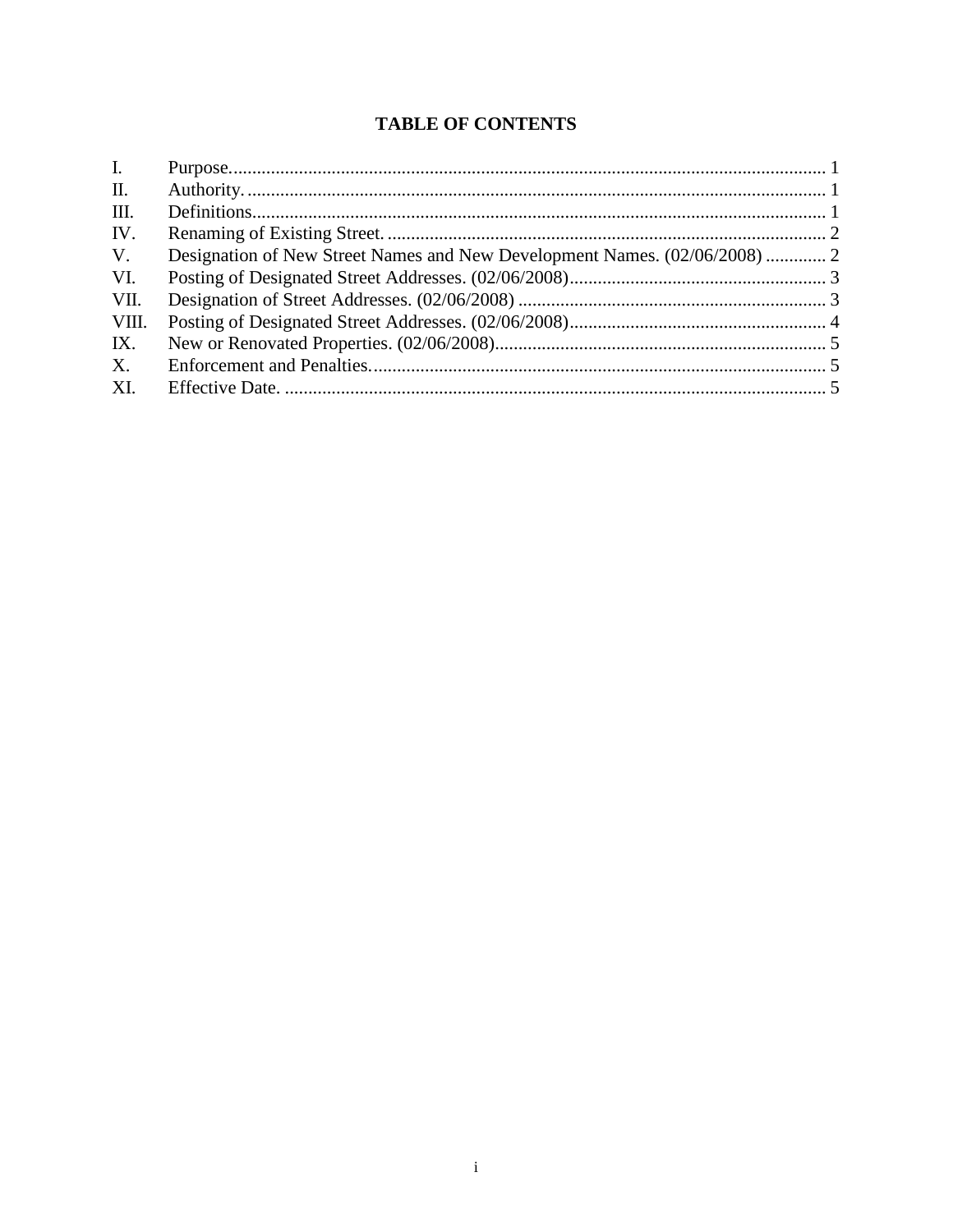#### **CHAPTER 309 TOWN OF SCARBOROUGH ORDINANCE REGULATING STREET NAMES & NUMBERS**

### <span id="page-2-0"></span>**I. Purpose.**

The purpose of this ordinance is to enhance the easy and rapid location of properties by law enforcement, fire, rescue and emergency medical services personnel in the Town of Scarborough as well as to establish a predictable street naming and numbering system for use and way-finding by the public. (02/06/2008)

## <span id="page-2-1"></span>**II. Authority.**

This ordinance is adopted pursuant to and consistent with the Municipal Home Rule Powers as provided for in Article VII, Part 2, Section 1 of the constitution of the State of Maine and Title 30-A, M.R.S.A. Section 3001. (02/06/2008)

## <span id="page-2-2"></span>**III. Definitions.**

For the purposes of this ordinance: (02/06/2008)

"addressing officer" refers to a person appointed by the Chief of Police who has the authority to approve street and development names.

"business development" means a commercial, industrial, professional or financial building or buildings built in the same immediate vicinity and/or having a similar theme.

"driveway" means a paved or unpaved surface providing access from a property to a public or private street or way.

"physical address" means a permanent, unique address that clearly identifies where a property is physically located.

"property" refers to any parcel of land on which a more or less permanent structure has been erected or could be erected.

"private street" means a private way which affords the principle means of access to abutting properties that meets the design and construction standards of the Street Acceptance Ordinance but which is not dedicated for acceptance by the Town and which is intended to remain privately owned.

"private way" means a private right of way which affords the principle means of access to abutting properties, but which is not designed and constructed to the standards of the Street Acceptance Ordinance.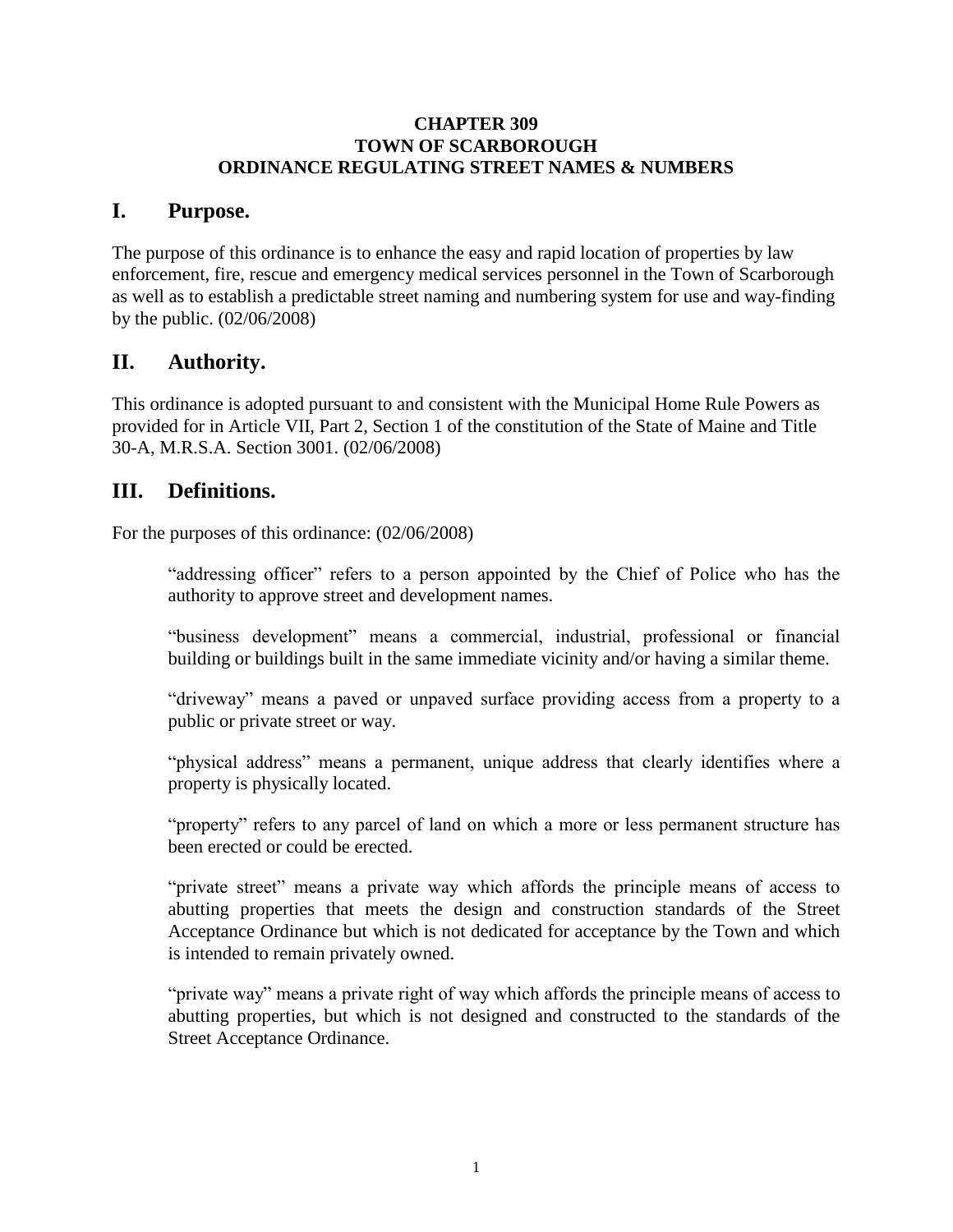"public street" means a public way which affords the principle means of access to abutting properties, or a proposed way intended to be accepted by the Town as a public way in accordance with the Street Acceptance Ordinance.

"residential development" means a large parcel of land divided into two or more building lots meant for residential homes to be built in the same immediate vicinity and/or having a similar theme.

# <span id="page-3-0"></span>**IV. Renaming of Existing Street.**

Prior to changing the name of any existing street, the Scarborough Town Council shall hold a public hearing. Notice of the proposed name change, of the proposed effective date of the name change, and of the time and place of hearing shall be published and posted at least 10 days prior to the hearing. All property owners of record will be mailed a notice of the hearing at least 10 days prior to the hearing. (02/06/2008)

# <span id="page-3-1"></span>**V. Designation of New Street Names and New Development Names. (02/06/2008)**

- A.) The addressing officer shall assign/approve names for all new streets and ways proposed in the Town of Scarborough.
- B.) The addressing officer shall assign/approve names for all new business developments and new residential developments proposed in the Town of Scarborough.
- C.) All public and private streets shall be assigned a street name.
- D.) Private ways that provide access to two or more properties shall be assigned a street name.
- E) Private driveways shall only be assigned a street name if a sequential number is unavailable on the existing street it intersects with.
- F) Street naming standards:

No two streets or ways shall be given the same name (e.g., no Pine Road and Pine Lane or Beech Road and Beach Road).

No two streets or ways shall be given similar sounding names (e.g., Sanford Lane and Stanford Lane).

Each street or way shall have the same name throughout its entire length.

No punctuation may be used in any street or way name.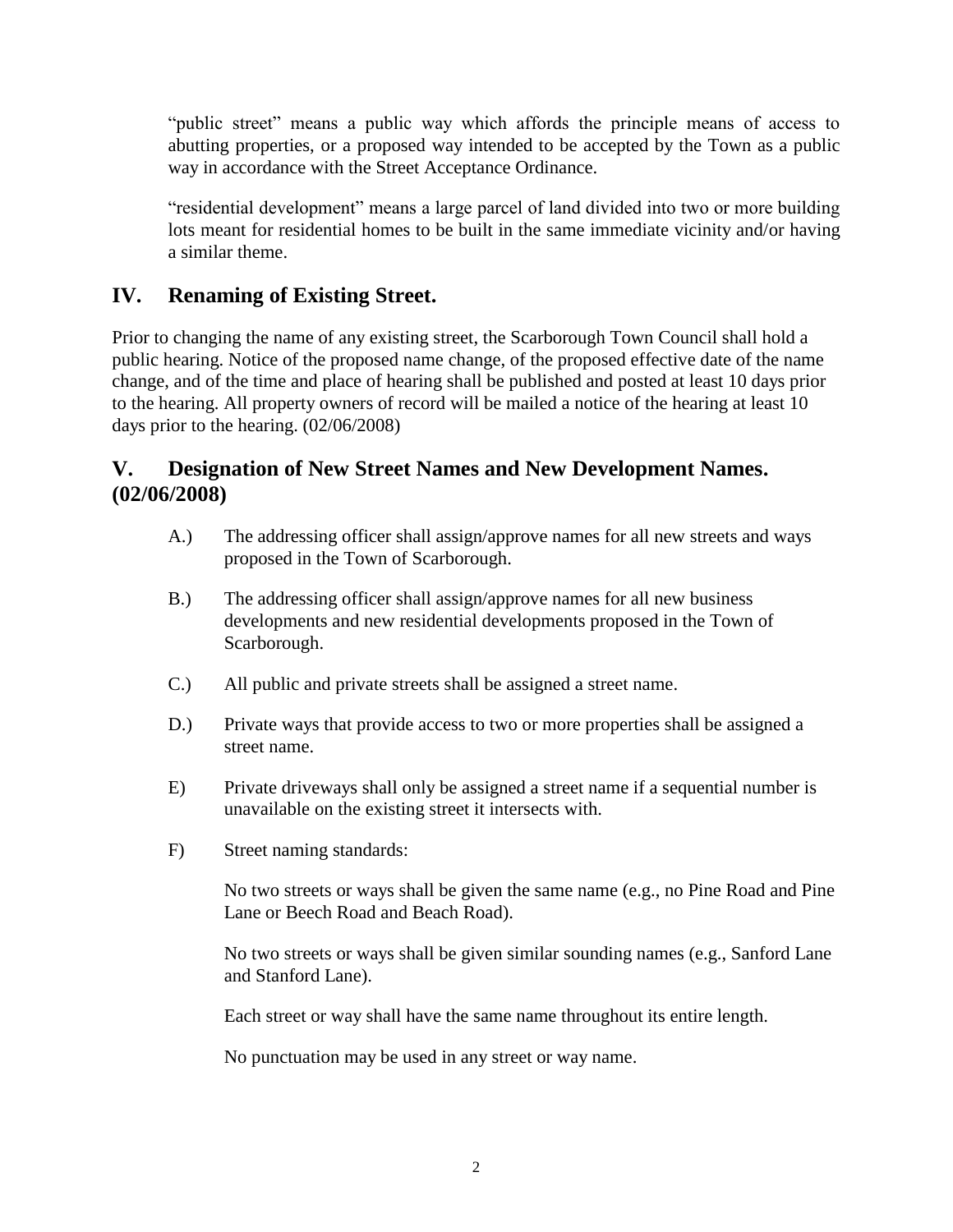- G) Business and residential developments shall not be given similar names (e.g., Oakdale Condos, The Oaks Apartments, Oak Leaf Apartments, Village at Oak Hill, Oak Hill Condos).
- H) The word "Scarborough" may be used in development names. Development names shall not be similar (e.g., Scarborough Village and Scarborough Village Common).

### <span id="page-4-0"></span>**VI. Posting of Designated Street Addresses. (02/06/2008)**

- A) All street name signs shall be constructed out of extruded aluminum blades and made of materials which are reflective.
- B) Public street blades shall be no less than nine inches (9") in height and shall be green in color. The lettering on these signs shall be no less than six inches (6") in height and shall be white in color. All public street signs shall be maintained by the Public Works Director or their respective designees.
- C) Private street and way blades shall be no less than six inches (6") in height and shall be blue in color. The lettering on these signs shall be no less than four inches (4") in height and shall be white in color, with the abbreviation "PVT" appearing after the street name on the sign.
- D) Private driveway blades shall be no less than six inches (6") in height and shall be white in color. The lettering on these signs shall be no less than four inches  $(4)$ in height and shall be blue in color, with the abbreviation "PVT DRVWY" appearing after the street name on the sign.
- E) No person shall erect a street name sign without meeting the criteria under subsection V. and without approval by the addressing officer.

# <span id="page-4-1"></span>**VII. Designation of Street Addresses. (02/06/2008)**

- A) The Scarborough Assessor, after consulting with the Addressing Officer, shall assign a street number for occupancy located on any street. The Assessor shall assign such numbers to dwellings, places of business and buildings existing on the effective date of this Ordinance no later than 30 days after the effective date. The Assessor shall assign such numbers to new dwellings, places of business and buildings at the time subdivision approval, building permits or certificates of occupancy are requested, as provided in Section VIII of this Ordinance.
- B) Numbers shall run sequentially and shall start at the end of the street closest to the center of town. Odd numbers shall be on the right side of the street and even numbers shall be on the left side of the street.
- C) Property address numbers shall be whole numbers and shall not have fractions or letters attached (e.g., 45A Brown Street or 45½ Brown Street).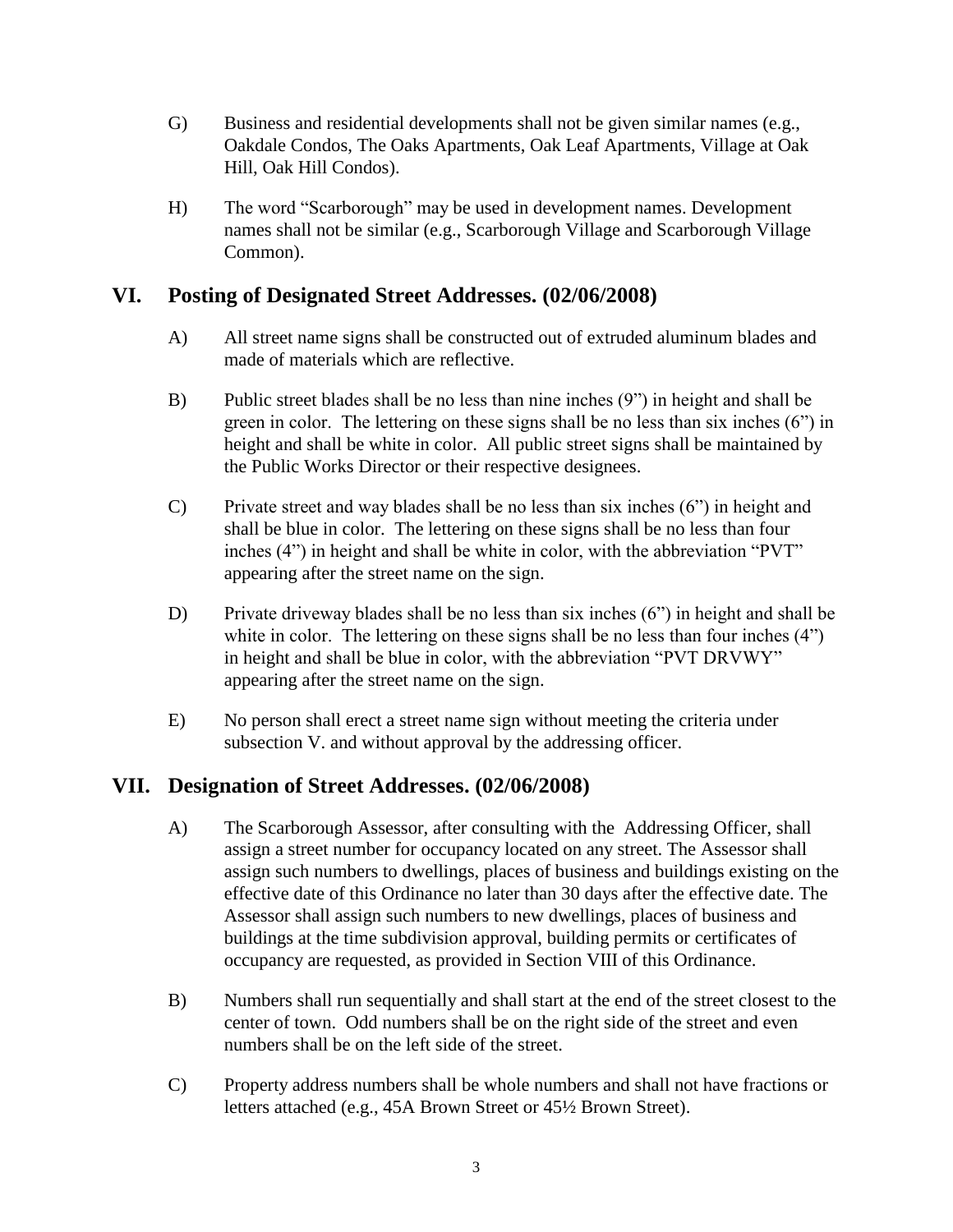- D) The Assessor shall keep a record of all numbers assigned under this Ordinance.
- E) Upon assigning a number to any dwelling, place of business or building, the Assessor shall send written notice of the assigned number to the owner, occupant, or person in charge of the dwelling, place of business or building.
- F) Where a building contains more than one dwelling or place of business, the Assessor shall determine whether each dwelling or place of business shall be assigned its own street number or whether, because of the quantity or configuration of the dwellings or places of business within the business, only one street number should be assigned to the building.

## <span id="page-5-0"></span>**VIII. Posting of Designated Street Addresses. (02/06/2008)**

- A.) Within 60 days after receipt of written notice from the Assessor that a number has been assigned to a dwelling, place of business or building, the owner, occupant or person in charge shall display the assigned number on the exterior of the dwelling, place of business or building or in some other location on the premises, so that the number is conspicuous and legible from the street. The number must be 4 inches in height and made of materials which are reflective or which contrast with the background materials so that the number is visible after dark when illuminated by an ordinary flashlight from the street. A street number may be incorporated into an on-premises advertising sign or business directory sign permitted under the Scarborough Zoning Ordinance, provided the display of the street number otherwise complies with the requirements of this Ordinance.
- B.) Within 60 days after receipt of written notice from the Assessor that a number has been assigned to a dwelling, place of business or building, the owner, occupant or person in charge shall remove any different number which might be mistaken for or confused with the assigned number.
- C.) Where one driveway allows shared access to more than one address, a street number sign shall be erected at the street intersection. This sign must clearly reveal the range of addresses that can be accessed by this shared driveway and a similar sign must appear at every split or fork of the driveway.
- D.) Where a house is set back out of view from the street and there is no mailbox available to post the street address, a street number sign shall be erected at the street intersection in order to clearly display the assigned street address.
- E.) Where a principal building contains more than one dwelling or place of business and each such dwelling or place of business has been assigned a separate street number, the street number shall be displayed at the front entrance to each dwelling or place of business so that the number is conspicuous and legible from the street.